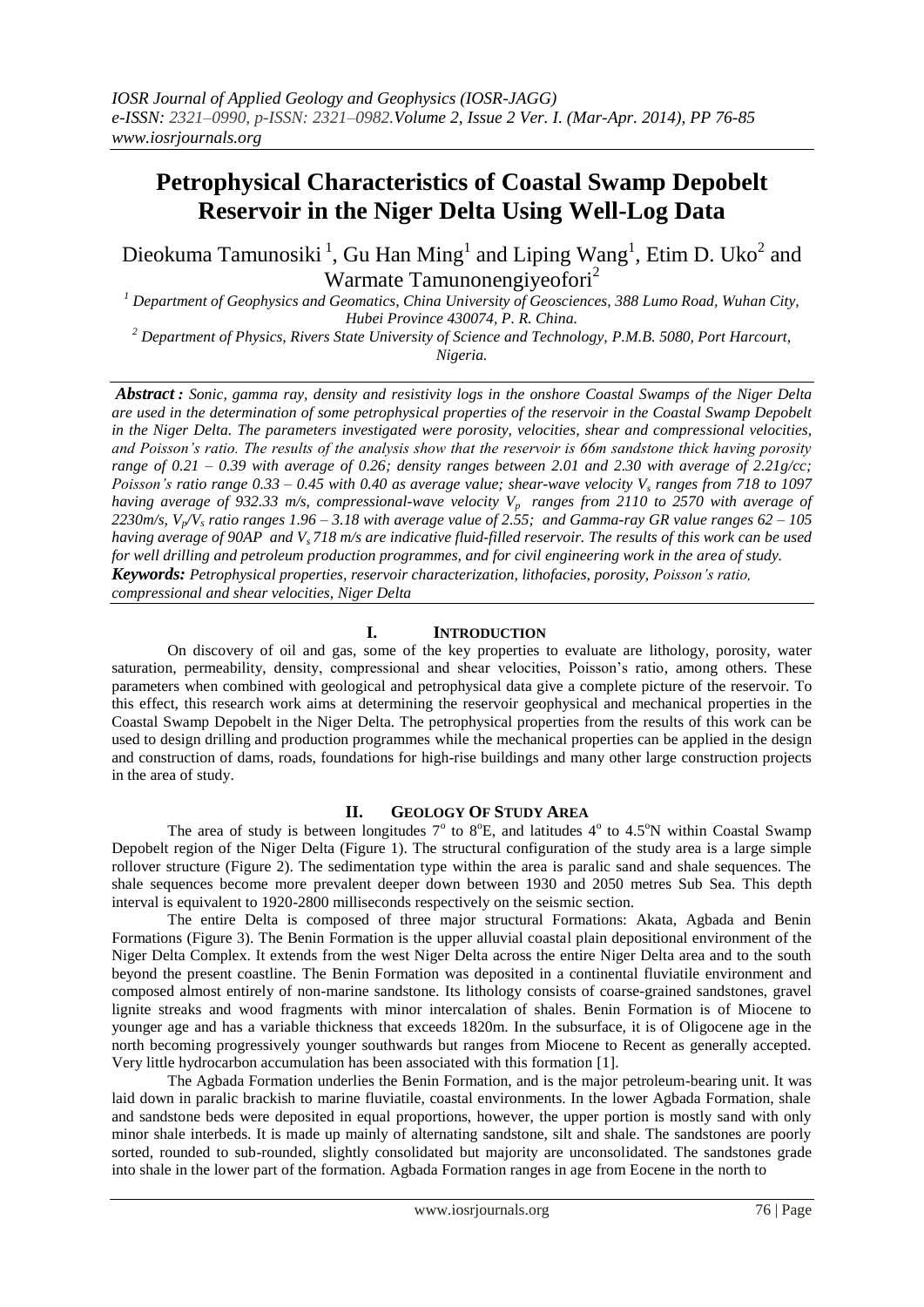Pliocene in the south. The sandy parts of the formation are known to constitute the main hydrocarbon reservoirs of the delta oil fields and the shales constitute seals to the reservoirs. The thickness of the formation reaches a maximum of about 4500m [1]. Petroleum occurs throughout the Agbada Formation of the Niger Delta, however, several directional trends form an "oil-rich belt" having the largest field and lowest gas:oil ratio [2, 3, 4].

The Akata Formation is the lowest unit of the Niger Delta complex, and is of marine origin and is composed of thick shale sequences (potential source rock), turbidite sand (potential reservoirs in deep water), and minor amounts of clay and silt. It is composed of mainly shale with sandstones and siltstones locally interbedded. The Formation becomes shalier with depth. It is estimated that the formation is up to 7,000 meters thick in the central part of the delta [4]. The formation underlies the entire delta, and is typically overpressured. The Akata Formation outcrops offshore in diapirs along the continental slope, and onshore in the north east, where they are called Imo Shale. The age of the Akata Formation ranges from Eocene to Recent [1].

# **III. MATERIALS AND METHODS**

# **Determination of lithology and volume of mineralogy**

Gamma-ray log (Figure 4) was used to delineate the lithologies at the pre-determined depth intervals. The American Petroleum Institute (API) values ranges from sandstone line 0 to shale line 125. As the signature of the log moves towards the higher values, the formation becomes shalier. The delineation approach enabled us to estimate and establish the lithological sequence of the formation of the study area.

To determine the ratio of sand to shale of the subsurface geology of the study area, Gamma ray log delineated into sections with two litho faces, namely, sandstones and shale. The gamma ray log reflects the shale content of sedimentary formations. Clean sandstones and carbonates normally exhibit a low level of natural radioactivity, while clay minerals and fluid particles in shales show higher levels of radioactivity due to adsorption of the heavy radioactive elements [5].

Clean sandstones were delineated as with log signatures increasing towards the sand-line that is low API unit ranging between 0 and 20 API units. For sandy-shales it ranges from 20 to 100 API units. While shales have API unit values of 100 and above with log signatures moving towards the shale line.

The percentages of sandstones and shales were estimated using Gamma ray logs, Figure 4. The API values indicate sand and shale domains. From the Header of the log, the API values ranges from 0 to 125. As the values increases, the formation lithology becomes shalier. This delineation approach enabled us to estimate the ratio of sand to shale and established the lithological sequence of the formation of the study area. Figure 4 shows sand/shale percentages at various depths. Gamma-ray API, density and porosity cross-plotted against depth (Figures 5 - 8) indicate a less-dense porous sandy formation in the depth region of 1864 and 1930m, while shaley-sand formation is at 1930-2050m.

### **Determination of porosity**

It is generally accepted among geoscientists that porosity calculation from bulk density logs is more accurate [6, 7, 8, 9]. To calculate the porosity, $\phi$ , we use the rock matrix density,  $\rho_{\rm ma}$ , the fluid density,  $\rho_{\rm f}$ , and the bulk density,  $\rho_b$ . The average rock density in the sandstones research reports is 2.66gcm<sup>-3</sup>. The average rock density in the shales is 2.65gcm<sup>-3</sup>. The fluid density depends on whether the well encountered water or hydrocarbons. This was determined by the electrical resistivity log. The hydrocarbon density was calculated from composition and phase considerations, oil =  $0.80$  gcm<sup>-3</sup> and gas =  $0.6$  gcm<sup>-3</sup>. The water density used was 1 gcm-3 . Porosity was determined from the formula [10]:

$$
\phi_{density} = \frac{\rho_{ma} - \rho_b}{\rho_{ma} - \rho_f} \tag{1}
$$

where  $\rho_{ma} =$  matrix (or grain) density,  $\rho_f =$  fluid density and  $\rho_b =$  bulk density (as measured by the tool and hence includes porosity and grain density.

# **Determination of Sonic Velocity**

This was based on the fact that, sonic transit time is directly related to the acoustic velocity which is a function of formation lithology and porosity. The sonic log is simply a recording of the time required for a sound wave to traverse one foot of formation known as interval transit time [5]. Sonic log is also a measure of a formation capacity to transmit sound waves. Geologically, this capacity varies with lithologies and rock texture, notably porosity, when the lithology is known [11]. This makes the sonic log very useful as a porosity log. Integrated sonic transit times are also useful in interpreting seismic records.

A sudden increase in transit time with depth indicates the presence of abnormal pressure. The sonic transit time values were obtained using the simple ratio method. The Sonic log velocities were crossed-checked with the correlative two-way-travel (TWT) seismic velocity (checkshots) data.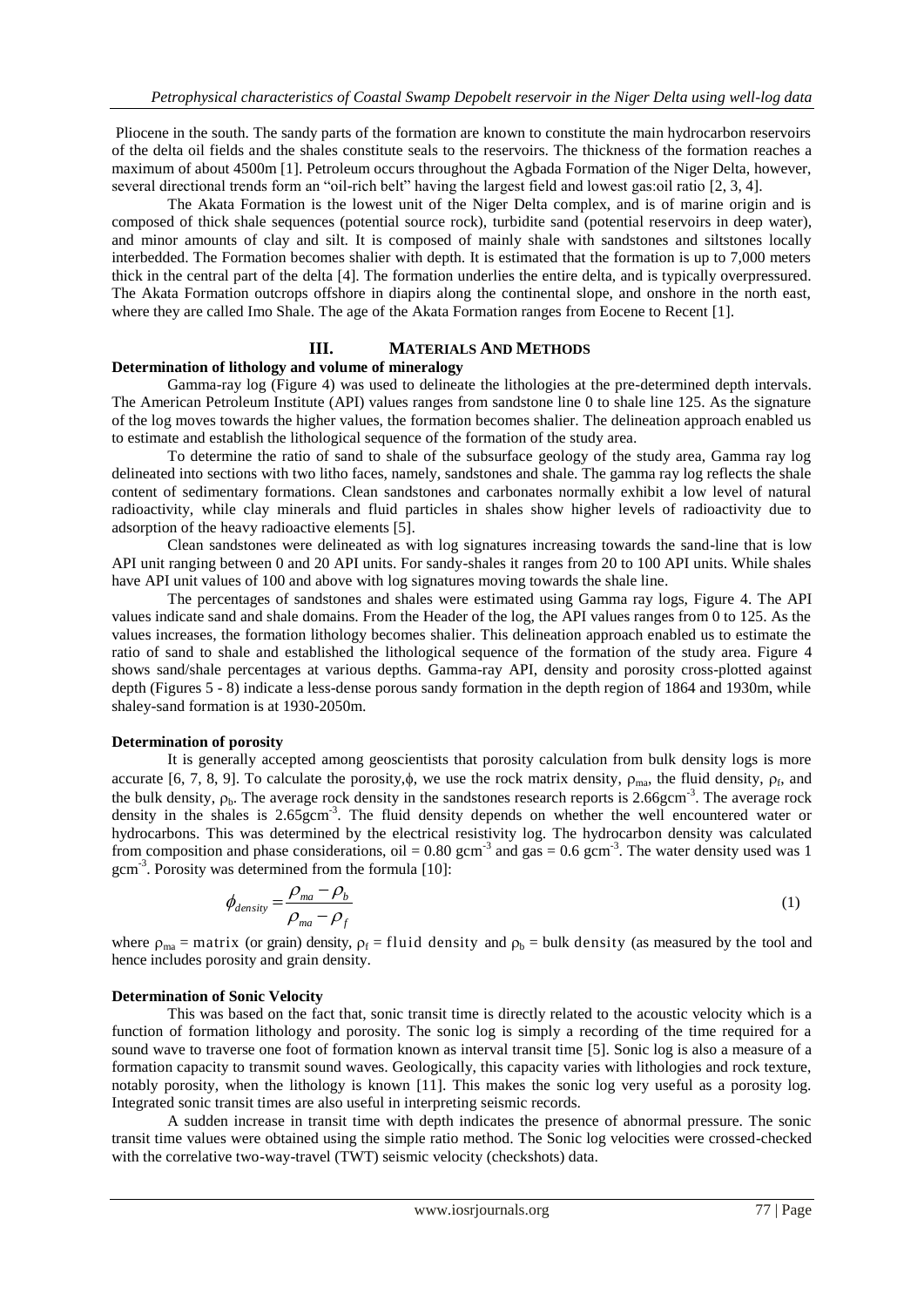The interval transit time values were picked at chosen depth interval. The acoustic velocities were obtained or computed by taking the inverse of the interval transit time  $\Delta t$ .

$$
V_P = \frac{1}{\Delta t} \left( f t \left[ \mu s \right]^{-1} \right) \tag{2}
$$

Poisson's ratio,  $\sigma$ , is defined in the relation as:

$$
\sigma = \frac{0.5 \left(\frac{V_p}{V_s}\right)^2 - 1}{\left(\frac{V_p}{V_s}\right)^2 - 1}
$$
\n(3)

In the composite log (Figure 4), Poisson's ratio ( $\sigma$ ) and compressional wave velocity ( $V_P$ ) are given on the Log; using Equation 3 Shear wave velocity  $V_s$  was computed.

#### **Determination of Permeability (K)**

Formation Factor for shaly sands [12, 13, 14]:

$$
F = \frac{1.65}{\phi^{1.33}}
$$
 (8)

Permeability (K) relates to Formation Factor [6]:

$$
K = \frac{(7.0 \times 10^8)}{F^{4.5}}
$$
 (9)

## **Determination of Water Saturation, S<sup>w</sup>**

To calculate water saturation  $S_w$  of un-invaded zone, the method used requires a water resistivity  $R_w$ value at formation temperature calculated from the porosity and resistivity logs within clean water zone, using the inverse Archie method:

$$
R_w = \frac{\phi^m \; x \, R_t}{a} \tag{10}
$$

where  $R_w$  is the water resistivity at formation temperature,  $\phi$  and  $R_t$  are the total porosity and deep resistivity values in the water zone respectively. Tortuosity factor represented as "a" and "m" is the cementation exponent, usually 2 for sands [15]. In the water zone, saturation should be equal to 1, as water resistivity  $R_w$  at formation temperature is equal to  $R_{wa}$  [16, 17]. We used m =1.5, a = 2, and  $R_t$  was read from the Log.

The Archie Equation relates water saturation  $S_w$  to formation water resistivity as follows:

$$
S_w^n = \frac{F.R_w}{R_t} \tag{11}
$$

where  $S_w$  = water saturation;

 $n =$  saturation exponent = 2;

$$
S_w = \sqrt{\frac{F.R_w}{R_t}}
$$
 (12)

Substituting for F from Equation (11), Equation (12) becomes:

$$
S_w = \sqrt{\frac{1.65 \, x \, R_w}{\phi^{1.33} \, x \, R_t}}
$$
\n(13)

# **IV. RESULTS AND DISCUSSION**

The results of the work are presented in Tables 1 and 2, and Figures 4 - 19. Figure 4 shows the composite log sheet. To the right end of this figure are displayed side-by-side synthetic and real seismic traces in time (ms) with crest and troughs. The signatures of the logs and the seismic traces reveal that the reservoir is located between depth 1864m and 2050m. Moreover, the data from gamma-ray, density and the P-wave logs show that depth 1864m to 1930m is gas-sand, highly porous saturated zone, which is indicative of the fluid accumulation zone of the reservoir. The shaley-sand portion of the reservoir falls within the depths 1930 and 2050m as shown Figure 5 sand/shale-depth cross-plot and Figure 6 the plot of Gamma-ray API values against depth. This zone with the circle indicates a porous sandy formation in the depth region of 1864 and 1930, while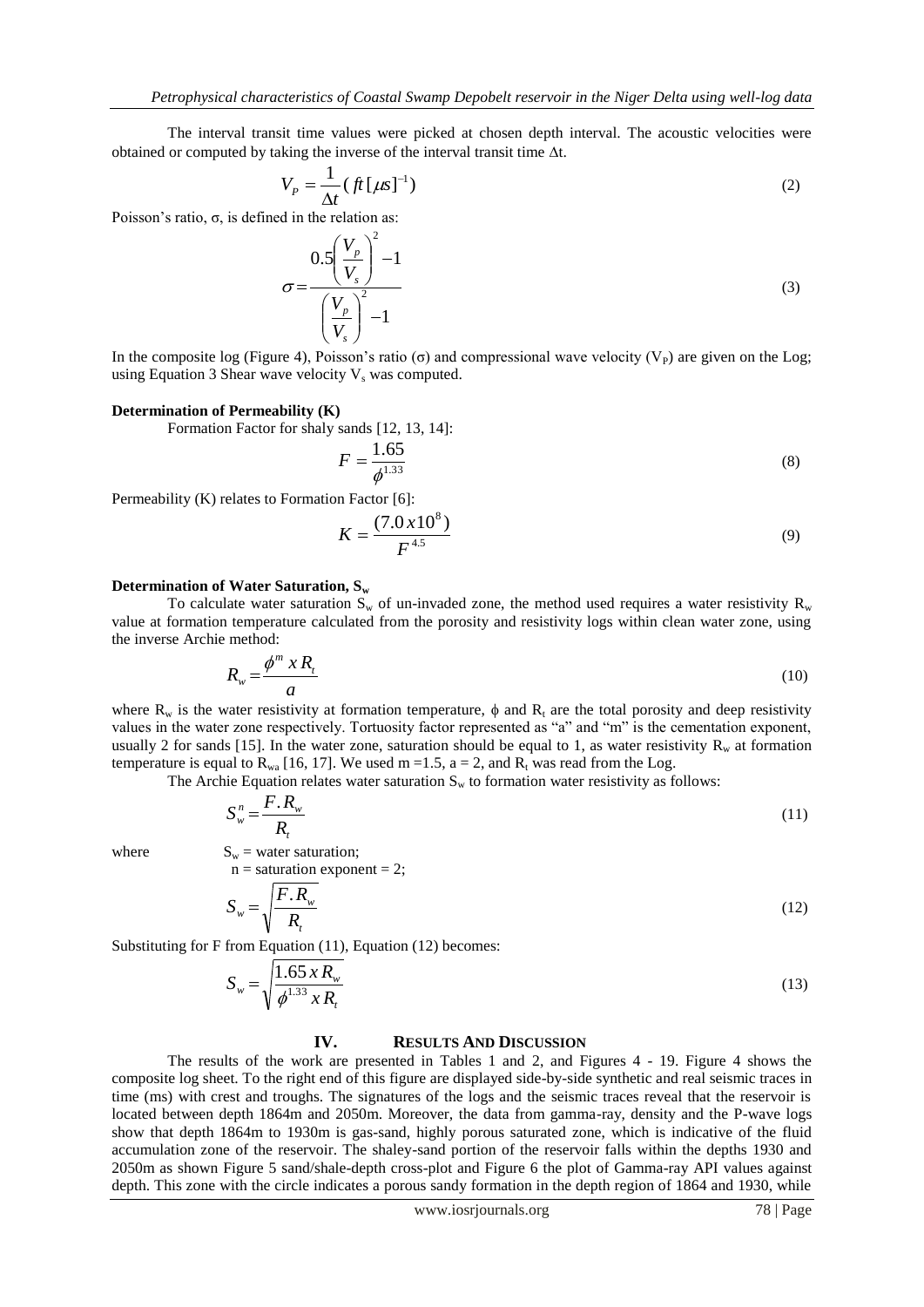shaley-sand formation is at 1930-2050m. Figure 7 shows density-depth cross-plot while Figure 8 is a porositydepth cross-plot. The porosity plot against depth of Figure 8 shows a decrease in porosity with increasing depth but with a trend deviation in region of the reservoir from 1864m to 2050m.

The computed values of the permeability are presented in Table 1 below. Figure 9 is a permeabilitydepth cross-plot. There is a normal linear decrease of permeability with an increase in depth, but within the reservoir (1864 – 2050m) there is an increase of permeability with an increase in depth (Figure 9) as shown in the circled part of the depth-permeability cross-plot. This indicates a highly permeability zone with values ranging between 282.878 and 15,987.853md. When permeability is cross-plotted against porosity, there is an exponential increase of permeability with porosity (Figure 10) showing that the reservoir is highly porous.

The computed values of water saturation are presented in Table 1 below. There is a linear decrease of water saturation with an increase in depth, but within the reservoir (1864 – 2050m) there is an increase of water saturation with an increase in depth (Figure 11) as shown in the circled part of the depth-water saturation crossplot. Water saturation ranges between 0.761 and 0.806. This indicates a highly water-saturated zone. When water saturation is cross-plotted against permeability, there is an exponential increase of permeability with water saturation (Figure 12) showing that the reservoir is highly permeable. There is a linear relationship between water saturation and porosity (Figure 13) showing that the reservoir is highly porous and permeable.

Figure 11 is water saturation-depth cross-plot; Figure 12 is permeability-water saturation cross-plot, while Figure 13 is porosity-water saturation cross-plots. From the signatures of these profiles, the reservoir is highly porous, permeable with high water saturation.

Figure 14 displaying  $V_p$ -depth cross-plot shows the linear variation of compressional wave velocity  $V_p$ with depth. Figure 15 is a cross-plot of  $V_p$  versus $V_s$ . The plot of P-wave velocity against S-wave velocity shows an almost linear trend as presented by Figure 15. Figure 15 is a cross-plot of  $V_p$  against shear wave velocity  $V_s$ for the sand and shaley sand sequences. The probable hydrocarbon-charged zone has  $V_p$  ranging from 2110 to  $2570 \text{m/s}$  and  $V_s$  from 873 to 1091m/s. This work shows that there is a linear relationship between P-wave velocity and S-wave velocity for brine saturation. In the Gulf of Mexico, Castagna [18] established the Mudrock Line to be  $Vp = 1.16Vs + 1.36$  for velocity in km/s. From Figure 19 Mudrock Line for the study area is here established to be:

$$
V_p = 0.807 V_s + 1.600 \tag{14}
$$

where velocity is in km/s.

Generally, the Mudrock Line is referred to as being:  
\n
$$
V_p = A^*V_s + B
$$
\n(15)  
\nwhere  $A = 0.807$  and  $B = 1.600$  are constants, specific to the study area in Niger Dols. In the absence of shear

where  $A = 0.807$  and  $B = 1.600$  are constants specific to the study area in Niger Delta. In the absence of shearwave data, Equation (14) can be used to estimate the shear-wave velocity when P-wave velocity is available.

Figure 16 is Poisson's ratio- $V_p$  cross-plot while Figure 17-  $V_p/V_s-V_p$  cross-plot. Mudrock Line is also plotted using Poisson's ratio versus P-wave velocity and  $V_p/V_s$  ratio versus P-wave velocity  $V_p$  as shown in Figures 16 and 17 respectively. Notice that the plot of Poisson's ratio against P-wave velocity (Figure 16) shows that the lowest Poisson's ratio is 0.1. On the  $V_p/V_s$  ratio against P-wave velocity plot (Figure 17), the curve approaches 1.5 asymptotically. These values ( $\sigma = 0.1$  and  $V_p/V_s = 1.5$ ) represent the "dry rock" value for a dry porous sandstone. Thus, the "mudrock line approaches the "dry rock" line as P-wave velocity increases.

Figure 18 shows  $V_p/V_s$ -depth cross-plot showing the plot of both S-wave velocity and P-wave velocities against depth. This profile shows that P-wave velocity is higher than S-wave velocity but all in the increasing trend throughout the investigated depth, but an anomaly of the velocity trend was observed at depth range 1864m to 2050m indicated by the circle, which corresponds to the reservoir location in the subsurface as shown by Figure 4. Figure 18 shows the variation of  $V_p/V_s$  ratio with depth. The  $V_p/V_s$  ratio for the depth of investigation ranges from 2.17 to 3.18. the abnormally low  $V_p/V_s$  ratio values less than 3.00 within the depth correspond to some of the sand lithology identified from the Gamma-ray log. This zone is indicated as probable hydrocarbon zone where  $V_p/V_s$  ration ranges from 2.35 to 3.18. these values are consistent with the observations of Gardner and Harris [19] , Gregory [20], Hamilton [21], and Tatham [22]. The depth ranges between 1864 and 1933.

Figure 19 is a cross-plot of Poisson's ratio versus depth, showing the variation of Poisson's ratio with depth for the depth under investigation. It shows a decrease of in Poisson's ratio with depth. The abnormally low Poisson's ratio (kick) values (less than 0.40) at specific depth intervals correspond to some of the sand lithologies identified from Gamma-ray log. These low Poisson's ratio are indicated as the probable hydrocarbon zone. Poisson's ratio ranges from 0.365 to 0.390 for the depth ranges between 1864 and 1930.

# **V. CONCLUSION**

The analysis and interpretations of the obtained data suggests that lithology and depth of burial of a formation have significant influence on petrophysical characteristics of reservoir such as: acoustic velocities, attenuation of acoustic velocities, porosity, density, fluid content etc. These influence exerted on the acoustic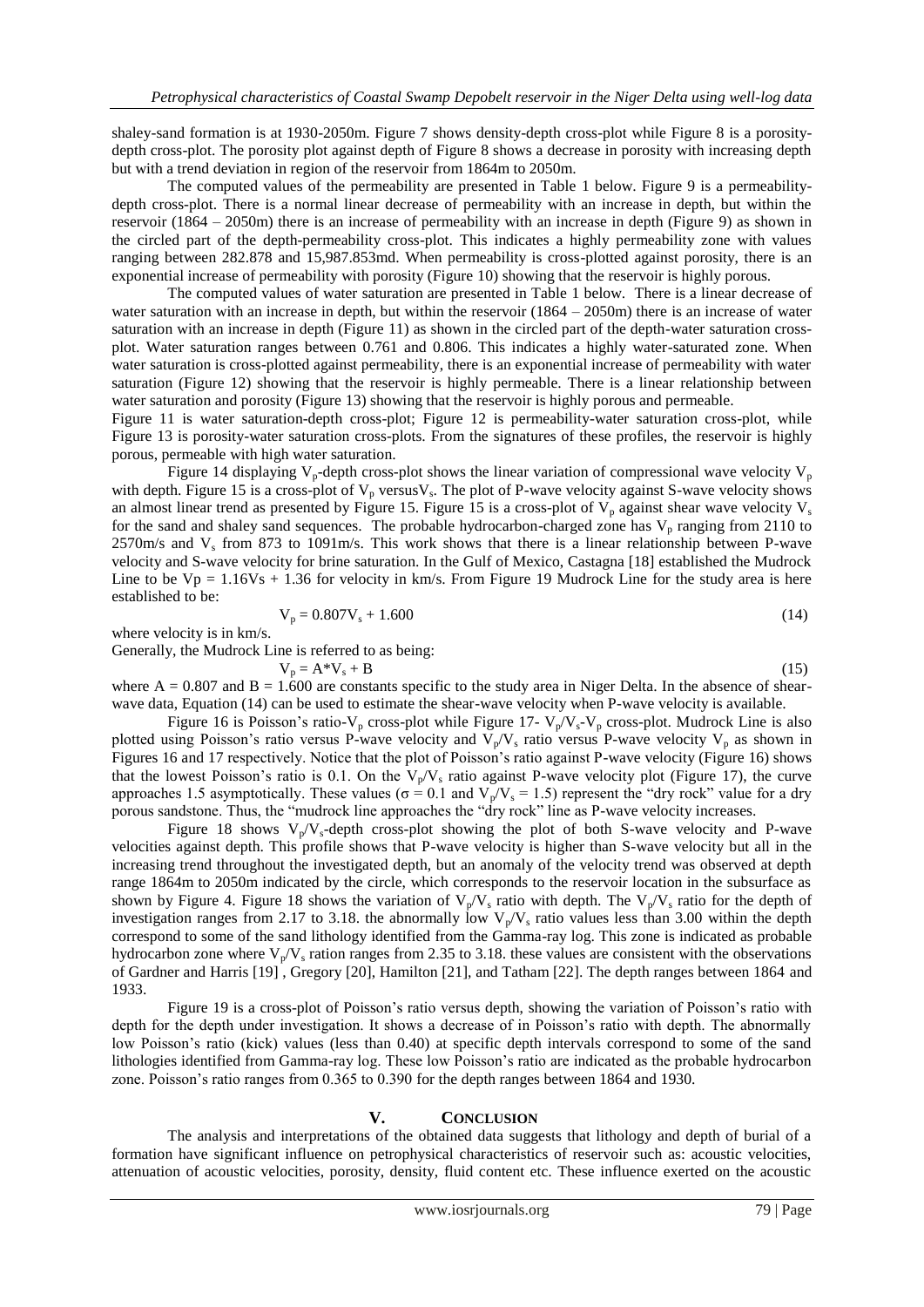velocities by lithology and depth of burial are underpinned by the unique elastic constants, and densities of the different lithological materials and their resultant porosities, which is associated with the overburden pressure and the compressibility of these different lithological materials. Porosity decreases with depth. The results of the analysis show that the reservoir is 66m sandstone thick having average porosity 0.26, density 2.21g/cc, Poisson's ratio 0.40,  $V_s$  579.68 m/s,  $V_p$  2230m/s,  $V_p/V_s$  2.55, and GR 90API. Poisson's ratio of 0.40 and  $V_s$ 579.68 m/s are indicative fluid-filled reservoir.

| Depth<br>(m) | $V_p$<br>(m/s) | $\rho$ (g/cm <sup>3</sup> ) | $\sigma$ (Poisson's ratio) | GR (API) | Porosity $(\phi)$ | Vs(m/s) | $V_p/V_s$ |
|--------------|----------------|-----------------------------|----------------------------|----------|-------------------|---------|-----------|
| 1637         | 1985           | 2.03                        | 0.46                       | 95       | 0.38              | 508     | 3.91      |
| 1647         | 2030           | 2.10                        | 0.46                       | 96       | 0.33              | 519     | 3.91      |
| 1657         | 2030           | 2.10                        | 0.46                       | 96       | 0.33              | 519     | 3.91      |
| 1667         | 2015           | 2.05                        | 0.46                       | 97       | 0.36              | 515     | 3.91      |
| 1677         | 2015           | 2.05                        | 0.46                       | 97       | 0.36              | 515     | 3.91      |
| 1687         | 1980           | 2.02                        | 0.46                       | 94       | 0.38              | 506     | 3.91      |
| 1697         | 1980           | 2.04                        | 0.46                       | 97       | 0.37              | 539     | 3.67      |
| 1707         | 2015           | 2.06                        | 0.46                       | 102      | 0.36              | 515     | 3.91      |
| 1717         | 2015           | 2.06                        | 0.46                       | 102      | 0.36              | 515     | 3.91      |
| 1728         | 2150           | 2.12                        | 0.45                       | 103      | 0.32              | 648     | 3.32      |
| 1739         | 2050           | 2.07                        | 0.45                       | 98       | 0.35              | 589     | 3.48      |
| 1750         | 2100           | 2.12                        | 0.45                       | 98       | 0.32              | 603     | 3.48      |
| 1760         | 2170           | 2.09                        | 0.45                       | 97       | 0.34              | 624     | 3.48      |
| 1770         | 2040           | 2.09                        | 0.45                       | 96       | 0.34              | 586     | 3.48      |
| 1780         | 2040           | 2.09                        | 0.45                       | 96       | 0.34              | 586     | 3.48      |
| 1790         | 2055           | 2.12                        | 0.45                       | 99       | 0.32              | 590     | 3.48      |
| 1801         | 2055           | 2.12                        | 0.45                       | 99       | 0.32              | 590     | 3.48      |
| 1811         | 2055           | 2.12                        | 0.45                       | 99       | 0.32              | 590     | 3.48      |
| 1821         | 2100           | 2.12                        | 0.45                       | 100      | 0.32              | 603     | 3.48      |
| 1832         | 2270           | 2.18                        | 0.43                       | 107      | 0.28              | 795     | 2.85      |
| 1843         | 2128           | 2.14                        | 0.45                       | 102      | 0.31              | 642     | 3.32      |
| 1855         | 2175           | 2.12                        | 0.45                       | 102      | 0.32              | 656     | 3.32      |
| 1866         | 2570           | 2.3                         | 0.39                       | 101      | 0.21              | 1091    | 2.35      |
| 1878         | 2230           | 2.28                        | 0.43                       | 98       | 0.22              | 756     | 2.95      |
| 1889         | 2110           | 2.01                        | 0.32                       | 62       | 0.39              | 1074    | 1.96      |
| 1921         | 2380           | 2.22                        | 0.36                       | 85       | 0.26              | 1097    | 2.17      |
| 1933         | 2280           | 2.23                        | 0.44                       | 90       | 0.25              | 718     | 3.18      |
| 1945         | 2310           | 2.23                        | 0.42                       | 105      | 0.25              | 858     | 2.69      |
| 1956         | 2310           | 2.28                        | 0.42                       | 107      | 0.22              | 834     | 2.77      |
| 1968         | 2480           | 2.30                        | 0.40                       | 105      | 0.21              | 1012    | 2.45      |
| 1980         | 2430           | 2.17                        | 0.37                       | 110      | 0.29              | 1087    | 2.24      |
| 1991         | 2180           | 2.14                        | 0.44                       | 100      | 0.31              | 686     | 3.18      |
| 2014         | 2340           | 2.12                        | 0.41                       | 107      | 0.32              | 914     | 2.56      |
| 2025         | 2270           | 2.19                        | 0.42                       | 104      | 0.28              | 843     | 2.69      |
| 2038         | 2460           | 2.32                        | 0.38                       | 105      | 0.20              | 1082    | 2.27      |
| 2050         | 2290           | 2.09                        | 0.41                       | 109      | 0.34              | 873     | 2.62      |
| 2062         | 2290           | 2.09                        | 0.41                       | 109      | 0.34              | 873     | 2.62      |
| 2073         | 2370           | 2.11                        | 0.41                       | 110      | 0.33              | 903     | 2.62      |
| 2085         | 2215           | 2.19                        | 0.43                       | 103      | 0.28              | 776     | 2.85      |
| 2096         | 2285           | 2.16                        | 0.41                       | 107      | 0.30              | 892     | 2.56      |
| 2108         | 2400           | 2.16                        | 0.39                       | 112      | 0.30              | 1019    | 2.35      |
| 2119         | 2250           | 2.12                        | 0.41                       | 111      | 0.32              | 858     | 2.62      |
| 2131         | 2340           | 2.07                        | 0.41                       | 114      | 0.35              | 914     | 2.56      |
| 2143         | 2250           | 2.10                        | 0.41                       | $107\,$  | 0.33              | 845     | 2.66      |
|              |                |                             |                            |          |                   |         |           |

**VI. TABLES AND FIGURES** Table 1: Independent variables – parameters digitized from the logs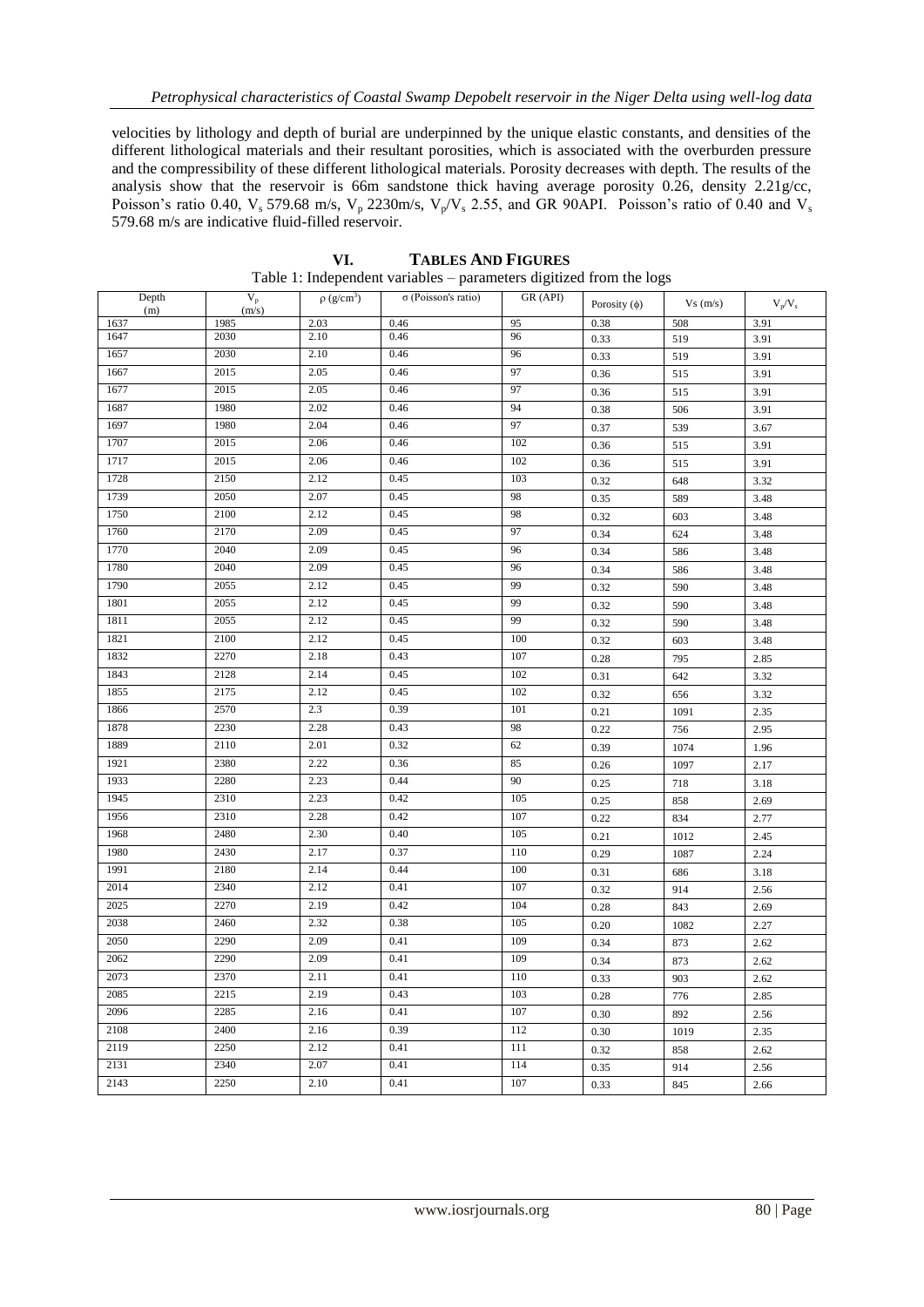| Table 1 continues |                             |                                 |                        |                         |                                                      |                            |                                     |
|-------------------|-----------------------------|---------------------------------|------------------------|-------------------------|------------------------------------------------------|----------------------------|-------------------------------------|
| Depth<br>(m)      | Resistivity<br>$(\Omega m)$ | Density<br>(g/cm <sup>3</sup> ) | Formation<br>factor, F | Permeability, K<br>(md) | Water<br>resistivity, R <sub>w</sub><br>$(\Omega m)$ | Water<br>saturation, $S_w$ | Hydrocarbon<br>saturation, $S_{HC}$ |
| 1637              | 12.5                        | 2.03                            | 11.21                  | 13260.40                | 0.72                                                 | 0.80                       | 0.19                                |
| 1647              | 9.3                         | 2.1                             | 13.11                  | 6552.53                 | 0.44                                                 | 0.79                       | 0.20                                |
| 1657              | 8.2                         | 2.1                             | 13.11                  | 6552.53                 | 0.39                                                 | 0.79                       | 0.20                                |
| 1667              | 10                          | 2.05                            | 11.69                  | 10932.07                | 0.54                                                 | 0.80                       | 0.19                                |
| 1677              | 10.5                        | 2.05                            | 11.69                  | 10932.07                | 0.57                                                 | 0.80                       | 0.19                                |
| 1687              | 9.5                         | 2.02                            | 10.97                  | 14571.04                | 0.56                                                 | 0.80                       | 0.19                                |
| 1697              | 7.3                         | 2.04                            | 11.45                  | 12049.47                | 0.41                                                 | 0.80                       | 0.19                                |
| 1707              | 10.5                        | 2.06                            | 11.96                  | 9902.36                 | 0.56                                                 | 0.80                       | 0.19                                |
| 1717              | 9.5                         | 2.06                            | 11.95                  | 9902.36                 | 0.50                                                 | 0.80                       | 0.19                                |
| 1728              | 9.5                         | 2.12                            | 13.75                  | 5270.84                 | 0.43                                                 | 0.79                       | 0.20                                |
| 1739              | 8                           | 2.07                            | 12.23                  | 8954.74                 | 0.41                                                 | 0.79                       | 0.20                                |
| 1750              | 8.4                         | 2.12                            | 13.76                  | 5270.84                 | 0.38                                                 | 0.79                       | 0.20                                |
| 1760              | 7                           | 2.09                            | 12.80                  | 7284.75                 | 0.34                                                 | 0.79                       | 0.20                                |
| 1770              | 5.2                         | 2.09                            | 12.80                  | 7284.75                 | 0.25                                                 | 0.79                       | 0.20                                |
| 1780              | 10.5                        | 2.09                            | 12.80                  | 7284.75                 | 0.52                                                 | 0.79                       | 0.20                                |
| 1790              | 8.3                         | 2.12                            | 13.75                  | 5270.84                 | 0.37                                                 | 0.79                       | 0.20                                |
| 1801              | 10.5                        | 2.12                            | 13.75                  | 5270.84                 | 0.48                                                 | 0.79                       | 0.20                                |
| 1811              | 9.9                         | 2.12                            | 13.75                  | 5270.84                 | 0.45                                                 | 0.79                       | 0.20                                |
| 1821              | 7.9                         | 2.12                            | 13.75                  | 5270.84                 | 0.36                                                 | 0.79                       | 0.20                                |
| 1832              | 8.1                         | 2.18                            | 16.08                  | 2604.54                 | 0.31                                                 | 0.78                       | 0.21                                |
| 1843              | 8.8                         | 2.14                            | 14.46                  | 4205.17                 | 0.38                                                 | 0.79                       | 0.20                                |
| 1855              | 8.4                         | 2.12                            | 13.75                  | 5270.84                 | 0.38                                                 | 0.79                       | 0.20                                |
| 1866              | 14.5                        | 2.3                             | 23.58                  | 465.55                  | 0.36                                                 | 0.76                       | 0.23                                |
| 1878              | 8                           | 2.28                            | 21.95                  | 643.44                  | 0.21                                                 | 0.76                       | 0.23                                |
| 1889              | 6                           | 2.01                            | 10.74                  | 15987.85                | 0.36                                                 | 0.80                       | 0.19                                |
| 1921              | 7.4                         | 2.22                            | 18.06                  | 1547.27                 | 0.24                                                 | 0.77                       | 0.22                                |
| 1933              | 8                           | 2.23                            | 19.12                  | 1197.95                 | 0.25                                                 | 0.77                       | 0.22                                |
| 1945              | 16.5                        | 2.23                            | 19.12                  | 1197.95                 | 0.52                                                 | 0.77                       | 0.22                                |
| 1956              | 10.5                        | 2.28                            | 22.63                  | 561.02                  | 0.27                                                 | 0.76                       | 0.23                                |
| 1968              | 8                           | 2.3                             | 24.36                  | 402.29                  | 0.19                                                 | 0.76                       | 0.23                                |
| 1980              | 3.4                         | 2.17                            | 16.01                  | 2663.92                 | 0.13                                                 | 0.78                       | 0.21                                |
| 1991              | 6.3                         | 2.14                            | 14.76                  | 3829.13                 | 0.26                                                 | $0.78\,$                   | 0.21                                |
| 2014              | 19.3                        | 2.12                            | 14.03                  | 4820.41                 | 0.86                                                 | 0.79                       | 0.20                                |
| 2025              | 19.8                        | 2.19                            | 16.94                  | 2064.90                 | 0.71                                                 | 0.78                       | 0.21                                |
| 2038              | 14.9                        | 2.32                            | 26.34                  | 282.87                  | 0.32                                                 | 0.76                       | 0.23                                |
| 2050              | 13.1                        | 2.09                            | 13.04                  | 6701.91                 | 0.63                                                 | 0.79                       | 0.20                                |
| 2062              | 12.8                        | 2.09                            | 13.04                  | 6701.91                 | 0.62                                                 | 0.79                       | 0.20                                |
| 2073              | 9.7                         | 2.11                            | 13.68                  | 5391.01                 | 0.44                                                 | 0.79                       | 0.20                                |
| 2085              | 9.8                         | 2.19                            | 16.94                  | 2064.90                 | 0.35                                                 | 0.78                       | 0.21                                |
| 2096              | 11.9                        | 2.16                            | 15.57                  | 3013.81                 | 0.47                                                 | 0.78                       | 0.21                                |
| 2108              | 5.9                         | 2.16                            | 15.57                  | 3013.81                 | 0.23                                                 | 0.78                       | 0.21                                |
| 2119              | 6.8                         | 2.12                            | 14.03                  | 4820.41                 | 0.30                                                 | 0.79                       | 0.20                                |
| 2131              | 12                          | 2.07                            | 12.44                  | 8268.18                 | 0.61                                                 | 0.79                       | 0.20                                |
| 2143              | 6.7                         | 2.1                             | 13.35                  | 6016.78                 | 0.31                                                 | 0.79                       | 0.20                                |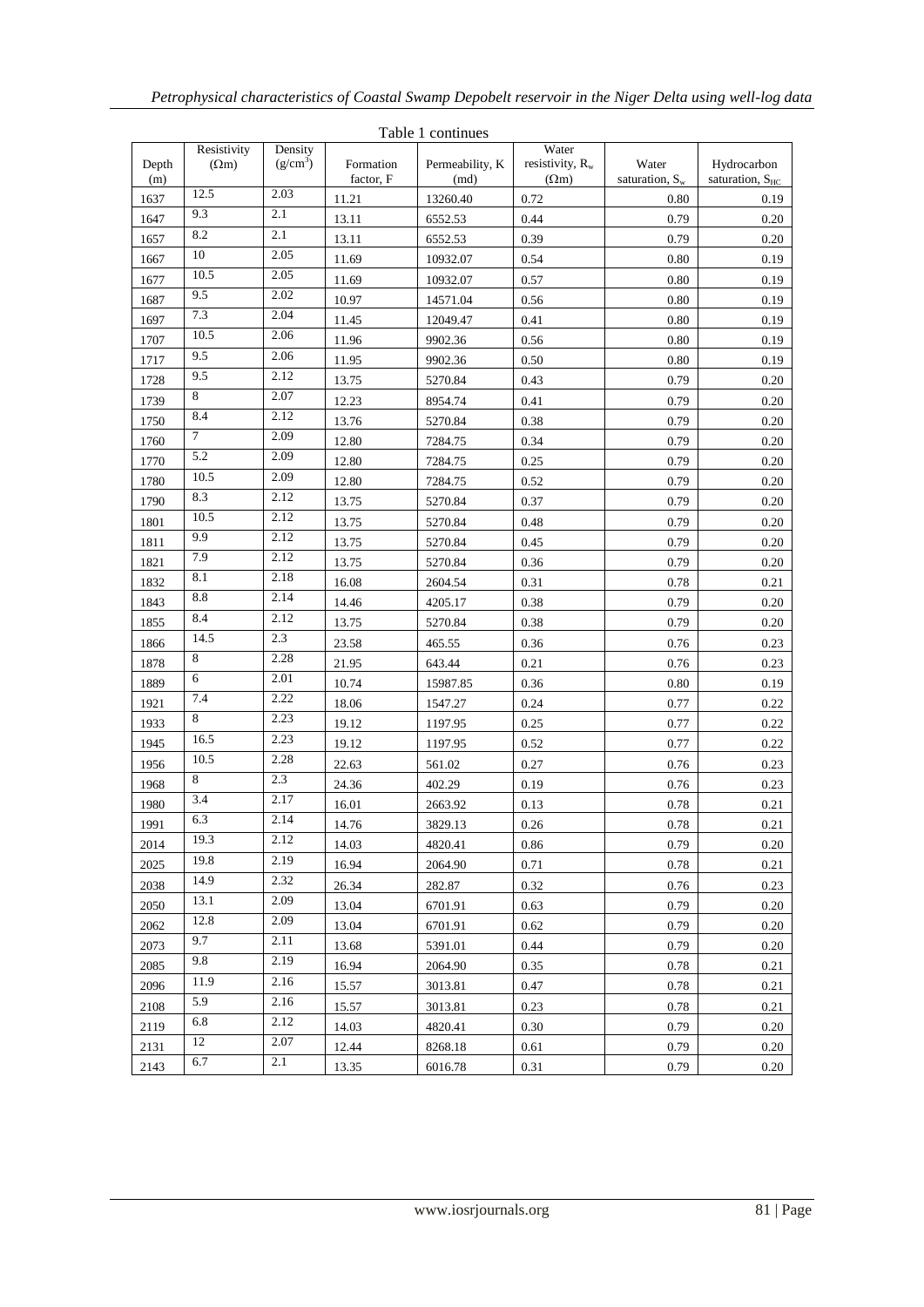| <b>TOP OF RESERVOIR</b> |                      |                         |                                           |  |  |  |  |
|-------------------------|----------------------|-------------------------|-------------------------------------------|--|--|--|--|
| Porosity, $\phi$        | Shear velocity,      | Compressional velocity, | $V_p/V_s$                                 |  |  |  |  |
|                         | $V_s(m/s)$           | $V_p(m/s)$              |                                           |  |  |  |  |
| 0.28-0.38               | 508-795              | 1980-2270               | 3.32-3.91                                 |  |  |  |  |
| $\phi$ =0.34            | $V_{\rm s}$ =579.68  | $V_{n}$ = 2066.1        | $V_p/V_s = 3.59$                          |  |  |  |  |
| <b>RESERVOIR</b>        |                      |                         |                                           |  |  |  |  |
| $0.21 - 0.39$           | 718-1097             | 2110-2570               | 1.96-3.18                                 |  |  |  |  |
| $\phi$ =0.26            | $V_{s} = 932.33$     | $V_{p}$ =2230           | $\overline{V}_p$ / $\overline{V}_s$ =2.55 |  |  |  |  |
| $0.20 - 0.35$           | 686-1087             | 2180-2480               | 2.24-2.85                                 |  |  |  |  |
| $\phi$ =0.30            | $V_{\rm s} = 900.69$ | 2322.50                 | $V_p/V_s$ = 2.60                          |  |  |  |  |

Table 2: Summary of the results of reservoir parameters

# Table 2 continues

| <b>TOP OF RESERVOIR</b>    |                           |                      |  |  |  |
|----------------------------|---------------------------|----------------------|--|--|--|
| Density, $\rho$            | Poisson's ratio, $\sigma$ | GR (API)             |  |  |  |
| $2.02 - 2.18$              | $0.43 - 0.47$             | 95-103               |  |  |  |
| $\rho = 2.09$              | $\sigma$ =0.46            | $GR = 98.73$         |  |  |  |
| <b>RESERVOIR</b>           |                           |                      |  |  |  |
| $2.01 - 2.30$              | $0.33 - 0.45$             | 62-105               |  |  |  |
| $\overline{\rho}$ =2.21    | $\sigma$ =0.40            | $GR = 90$            |  |  |  |
| <b>BOTTOM OF RESERVOIR</b> |                           |                      |  |  |  |
| 2.07-2.32                  | $0.39 - 0.45$             | 103-114              |  |  |  |
| $Q = 2.16$                 | $\sigma$ =0.41            | $\overline{GR}$ =108 |  |  |  |



Figure 1: Map of the Niger Delta showing area of study Figure 2: The structure of the study area





Fig. 3: Structural section of the Niger Delta Complex showing Benin, Agbada and Akata formations (Short and Stauble, 1967)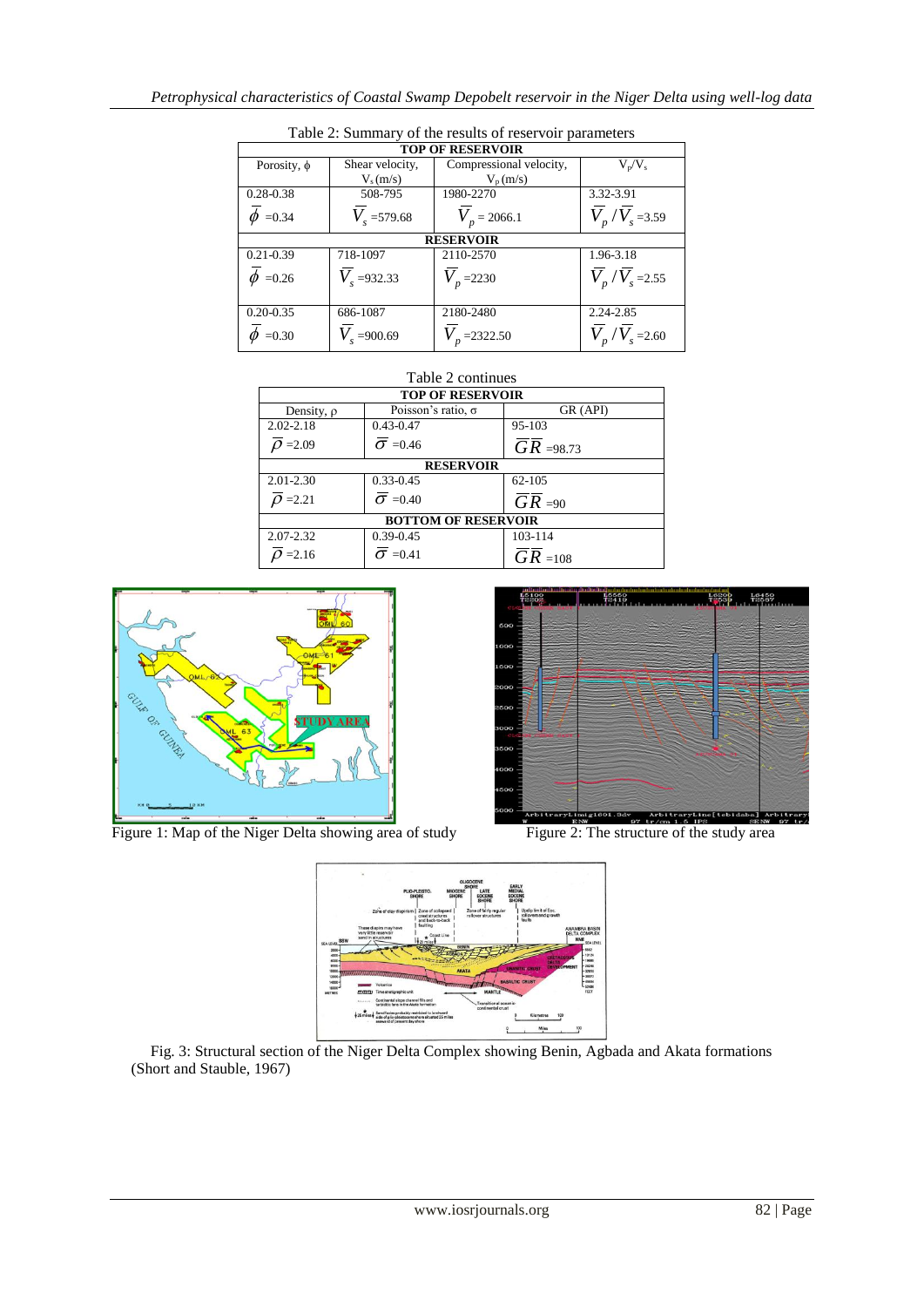

 $\overline{a}$ Fig. 11: Depth-water saturation cross-plot Fig. 12: Permeability-water saturation cross-plot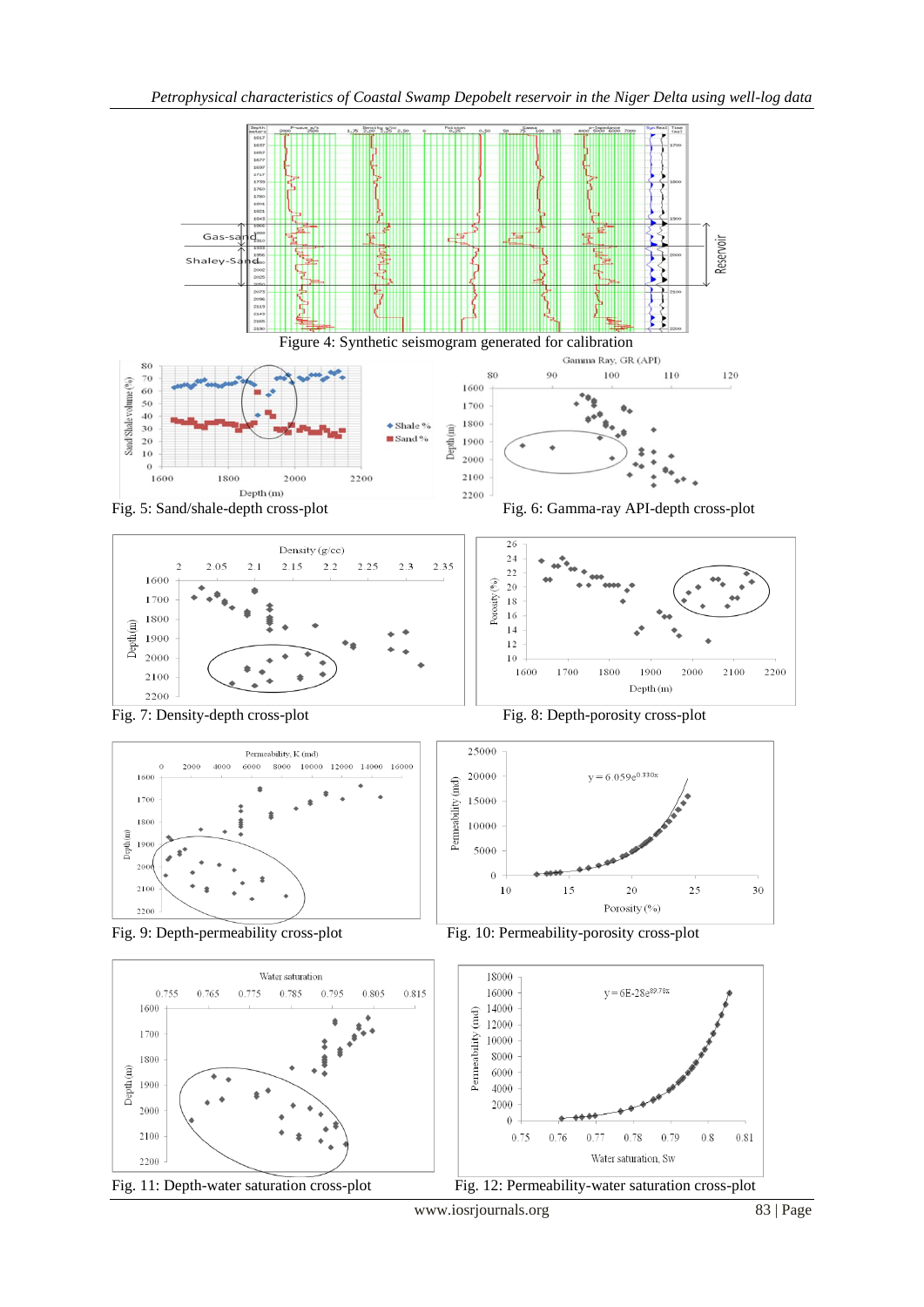















The analysis and interpretations of the obtained data suggests that lithology and depth of burial of a formation have significant influence on petrophysical characteristics of reservoir such as: acoustic velocities, attenuation of acoustic velocities, porosity, density, fluid content etc. These influence exerted on the acoustic velocities by lithology and depth of burial are underpinned by the unique elastic constants, and densities of the different lithological materials and their resultant porosities, which is associated with the overburden pressure and the compressibility of these different lithological materials. Porosity decreases with depth. The results of the analysis show that the reservoir is 66m sandstone thick having average porosity 0.26, density 2.21g/cc, Poisson's ratio 0.40,  $V_s$  579.68 m/s,  $V_p$  2230m/s,  $V_p/V_s$  2.55, and GR 90API. Poisson's ratio of 0.40 and  $V_s$ 579.68 m/s are indicative fluid-filled reservoir.